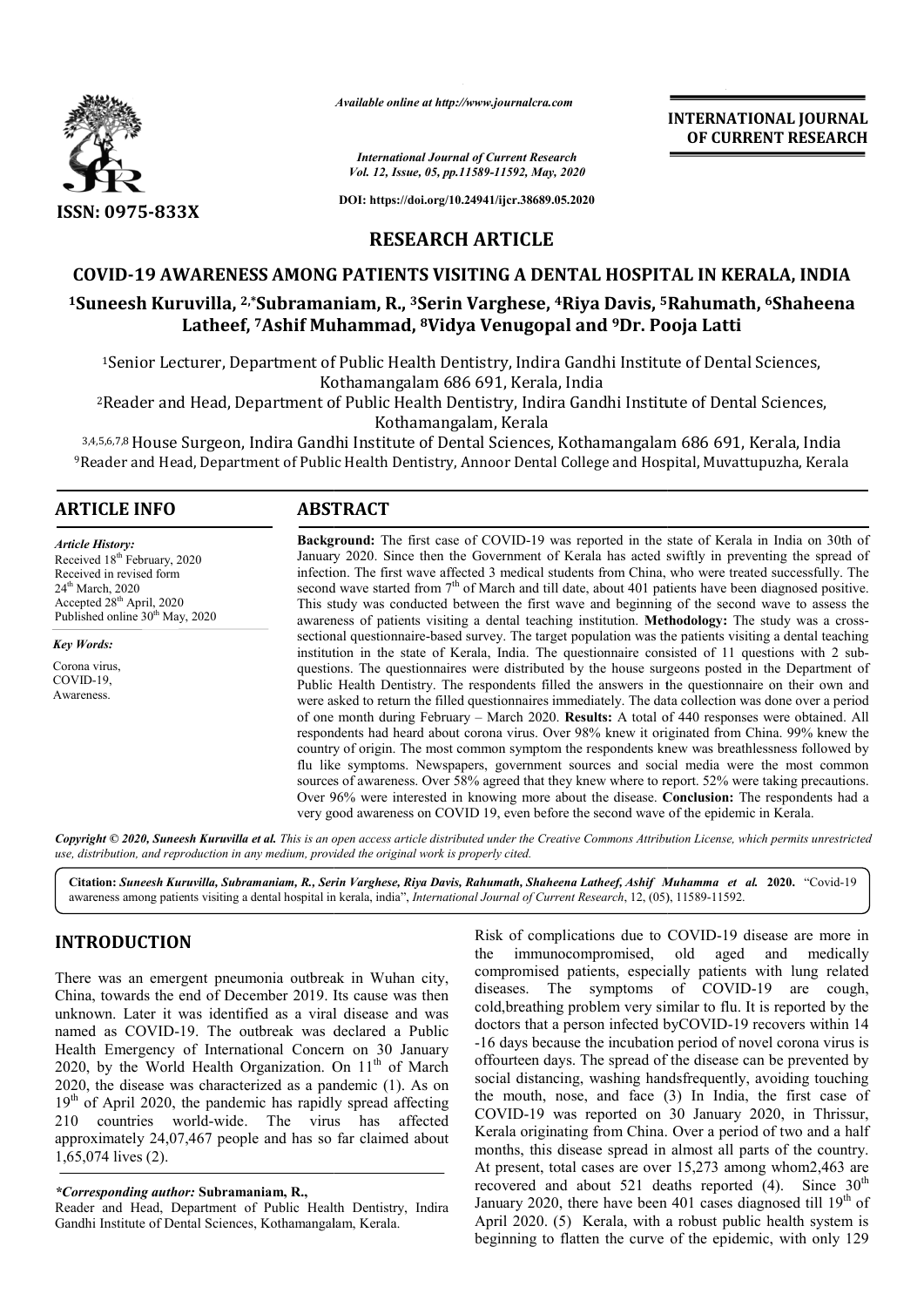active cases, 270 recoveries and 2 deaths. A multifactorial approach and intersectoral co-ordination have contributed to this achievement. Kerala has an excellent track record in the way it has handled epidemics in the past, including the deadly Nipah in 2018. Community awareness is a key factor that plays a significant role in effective implementation of the initiatives from the government. Kerala was expecting to have Corona right soon after China declared its condition way back in Jan 2020. Kerala due to its very high non-resident Malayalee population living in many countries of the world was sure, they will soon get this new disease through them and it was so right its judgement when the first COVID 19 case of India was reported. Stringent measures and mass awareness programs could fully contain the first wave of the disease in state. This study was conducted during the period between the first wave and the beginning of the second wave (March  $7<sup>th</sup>$ 2020 onwards), to assess the awareness of the patients visiting a dental college.

#### **METHODOLOGY**

The study was a cross-sectional questionnaire-based survey. The target population was the patients visiting the out-patient department of a dental teaching institution in Kothamangalam, Ernakulam district in the state of Kerala, India. A prefabricated validity tested questionnaire was devised for use in the study The questionnaire consisted of 11 questions with 2 subquestions. The sub-questions were open ended. The questionnaire was fabricated in English language and then translated to the local language, Malayalam. The questionnaires were distributed by the house surgeons posted in the Department of Public Health Dentistry. The respondents filled the answers in the questionnaire on their own and were asked to return the filled questionnaires immediately. A voluntary informed consent was obtained from each participant prior to distribution of questionnaires. The data collection was done over a period of one month during February – March 2020. Necessary ethical clearance for the study was obtained from the Institutional Ethical Committee of the dental teaching institution.

*Statistical Analysis:* All returned questionnaires were coded and analysed. Results were expressed as number and percentage of respondents for each question and were analysed using the SPSS Version 17 software.

# **RESULTS**

A total of 440 responses were obtained. Table I shows the response to the questions on COVID 19 awareness. All respondents had heard about corona virus. Over 98% knew it originated from China. 99% knew the country of origin. The most common symptom the respondents knew was breathlessness followed by flu like symptoms. Newspapers, government sources and social media were the most common sources of awareness. Over 58% agreed that they knew where to report. 52% were taking precautions. Over 96% were interested in knowing more about the disease

#### **DISCUSSION**

Epidemics and pandemics are a periodic phenomenon. People in the community face several challenges during such periods. Lack of awareness often leads to an unconcerned attitude, which may adversely affect the preparedness to meet these challenges (6). The study was conducted among the routine outpatients visiting a dental teaching institution in Ernakulam District of Kerala, India. The survey was conducted over a one-month period from  $14<sup>th</sup>$  February 2020 to  $15<sup>th</sup>$  of March 2020. As stated earlier, the first case was reported on  $30<sup>th</sup>$  of January 2020. Subsequently 2 other patients (all three were Medical students from Wuhan) were diagnosed positive. Since then, Kerala's response to COVID-19 has been remarkable. Kerala has since been able to contain the spread of the virus through very proactive measures and protocols that seek to educate the public about the necessary precautions to prevent the spread of diseases. From airport screening and hospital quarantine to panchayat directives on infection control and home isolation protocols, setting up of COVID Hospitals, the state was well prepared (7).

March  $7<sup>th</sup>$  2020 saw the emergence of a second wave of cases, with 3 new cases detected at Pathanamthitta (three of a family from Italy) (5). Since then the state was put on high alert. There was an exponential increase in the number of cases towards the end of March and with the existing public health machinery of state, contact tracing, strict enforcement of National level lock down, relatively high testing rate, excellent health care facilities, 'Break the Chain' campaign, mass awareness programs, a flattening of the curve has been evident towards the mid of April. The present questionnaire survey was conducted during the period from February  $14<sup>th</sup>$  to March 15<sup>th</sup>, from a period when there weren't any active cases to a period when the second wave of cases had just begun. Hence, the results of the study emphasise the awareness of the public during the early phases of outbreak. The target population were the patients reporting to the dental teaching institution for regular treatment. It can be observed that all the respondents were aware of corona virus infection. About 98% knew that it originated from China. It is noteworthy that aver 55% had already attended awareness classes regarding prevention of corona virus infection. The predominant source of awareness for vast majority of the respondents (more than 86%) was newspaper, reflecting the high newspaper readership in Kerala (8) Social media is yet another important source of awareness.

About 7% reported of having received awareness through programmes conducted by the resident's association, indicating that such programmes were initiated by the resident's associations well ahead of time. As per the guidelines from the Kerala University of Health Sciences and the Health Department of Kerala, awareness classes were organised across the state in all health care institutions for the benefit of the public and for the patients visiting the institutions.(9) This is reflected in about 14% of the respondents, reporting to have received awareness from dental college. The primary health care system in Kerala was active in conducting awareness programs through the Primary Health Centres and Accredited Social Health Activists (ASHA). It was noted that about 58% of the respondents knew where to report if they had symptoms / suspected anyone having symptoms. And among the 188 who responded to the subquestion, over 90% answered as Public Sector Hospital/Disha Helpline. Disha was the tollfree helpline number -1056 - set up by the Ministry of Health, Government of Kerala for the purpose. (10) A nation-wide study conducted in India by Roy D et. al reported moderate knowledge among the respondents.(6)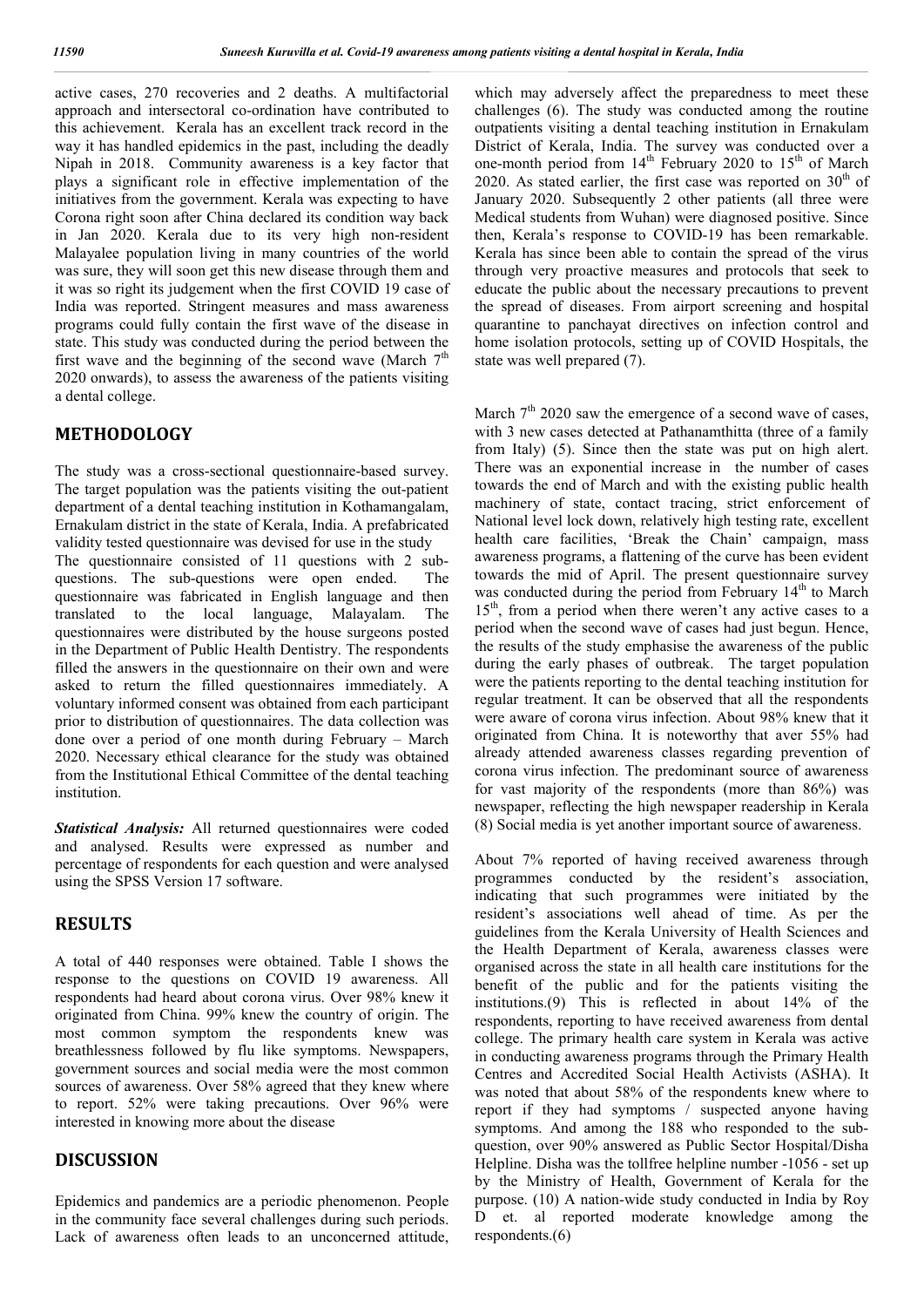| Sl. No. | Ouestion                                               | Options                          | $n\frac{6}{6}$ |
|---------|--------------------------------------------------------|----------------------------------|----------------|
| 1       | Have you heard about corona virus?                     | Yes                              | 440 (100%)     |
|         |                                                        | No                               | $0(0\%)$       |
| 2       | From which country did this disease originate?         | India                            | $1(0.2\%)$     |
|         |                                                        | China                            | 435 (98.9%)    |
|         |                                                        | Japan                            | $4(0.9\%)$     |
|         |                                                        | Don't know                       | $0(0\%)$       |
| 3       | How does this disease spread                           | Aerosol                          | 431 (98.2%)    |
|         |                                                        | Mosquito                         | $6(1.4\%)$     |
|         |                                                        | Lack of hygiene                  | $2(0.5\%)$     |
|         |                                                        | Don't know                       | $0(0\%)$       |
| 4       | What are its symptoms?                                 | Cough                            | $67(15.2\%)$   |
|         | (multiple options)                                     | Fever                            | 213 (48.4%)    |
|         |                                                        | <b>Breathlessness</b>            | 249 (56.6%)    |
|         |                                                        | Joint pain                       | 57 (12.9%)     |
|         |                                                        | Flu like symptoms                | $140(31.8\%)$  |
|         |                                                        | Loss of appetite                 | $97(22.1\%)$   |
| 5       | Have you attended any awareness program in relation to | Yes                              | 246 (55.9%)    |
|         | this disease?                                          | No.                              | 193 (44.1%)    |
| 6       | Source of awareness regarding the infection            | PHC/Hospital                     | 42 (9.54%)     |
|         | (multiple options)                                     | Social Media                     | 164(37.3%)     |
|         |                                                        | Dental college                   | $62(14.1\%)$   |
|         |                                                        | Television                       | 178 (40.5%)    |
|         |                                                        | Residence association initiative | 34 (7.72%)     |
|         |                                                        | Newspapers                       | 380 (86.4%)    |
|         |                                                        | <b>ASHA</b> workers              | 123 (27.9%)    |
| 7       | Can corona virus disease be fatal?                     | Yes                              | 284 (64.5%)    |
|         |                                                        | No.                              | 156 (35.5%)    |
| 8       | Do you know where to report of you have symptoms /     | Yes                              | 258 (58.6%)    |
|         | suspect anyone having symptoms?                        | No                               | 182 (41.4%)    |
| 8a      | If<br>Yes,<br>where                                    | Government hospital              | 98 (37.9%)     |
|         | (only 188/258 respondents answered)                    | <b>DISHA Helpline</b>            | 79 (30.6%)     |
|         | (multiple options)                                     | Police station                   | $5(1.9\%)$     |
|         |                                                        | Any nearby hospital              | $40(2.5\%)$    |
|         |                                                        | Primary Health Centre            | $30(11.6\%)$   |
| 9       | Have you taken any precautions to prevent the disease? | Yes                              | 231 (52.5%)    |
|         |                                                        | No                               | 209 (47.5%)    |
| 9a      | If Yes                                                 | Hand hygiene                     | $130(56.3\%)$  |
|         |                                                        | Masks                            | 154 (66.7%)    |
|         |                                                        | Social distancing                | $18(7.8\%)$    |
| 10      | Have you heard about N95 mask?                         | Yes                              | 224 (50.9%)    |
|         |                                                        | No                               | 216 (49.5%)    |
| 11      | Are you interested in knowing more about this disease? | Yes                              | 424 (96.4%)    |
|         |                                                        | No                               | $16(3.6\%)$    |

**Table 1. Response to the questions on COVID 19 awareness**

Over half the number of respondents reported to taking precautions to prevent the spread of disease, of whom, majority reported using mouth masks following hand hygiene by use of soap/sanitizers. Over 95% of the respondents were further interested in knowing more about the disease. This reflects a very positive attitude. A similar study conducted among 6919 Chinese population in the last week of January in China revealed a very high knowledge during the very early stage of the epidemic. The authors consider that this was primarily due to the sample characteristics: 82.4% of the study sample held an associate's degree or higher. Because of the serious situation of the epidemic and the overwhelming news reports on this public health emergency, this population would actively learn knowledge of this infectious disease from various channels of information such as CCTV, the official website of the National Health Commission of China and the We chat official account of the Wuhan Health Commission. (11) Yet another study conducted among comorbid patients in the US during the initial week of outbreak revealed many adult patients lacked critical knowledge about COVID-19 (12). Although this study is a cross sectional study conducted among patients visiting a dental college for treatment, it represents the population at large. The increased awareness, positive attitude and healthy practices, could have had significant impact on further days, during the nationwide 21 day lockdown, followed by 2 week extended lockdown, enabling the state of Kerala to control the spread and flattening the curve.

#### **CONCLUSION**

The survey highlights the high level of awareness among patients visiting a dental teaching institution in Kothamangalam in Ernakulam District, especially during the early weeks of outbreak. The increased awareness may be due to the timely efforts taken by the health department, Government of Kerala, that could have contributed flattening of the curve presently.

#### **Conflicts of Interest: None declared**

**Sources of Funding: None**

# **REFERENCES**

- 1. World Health Organization: Rolling updates on corona virus disease (COVID 19), updated on 9 April 2020. Available from the from the state of  $\sim$  from the state of  $\sim$  from the state of  $\sim$  from the state of  $\sim$  from the state of  $\sim$  from the state of  $\sim$  from the state of  $\sim$  from the state of  $\sim$  from the state of https://www.who.int/emergencies/diseases/novelcoronavirus-2019/events-as-they-happen (Accessed 13th April 2020) . 2. Coronavirus update live. Available from
- https://www.worldometers.info/coronavirus/(Accessed  $18<sup>th</sup>$  April 2020)